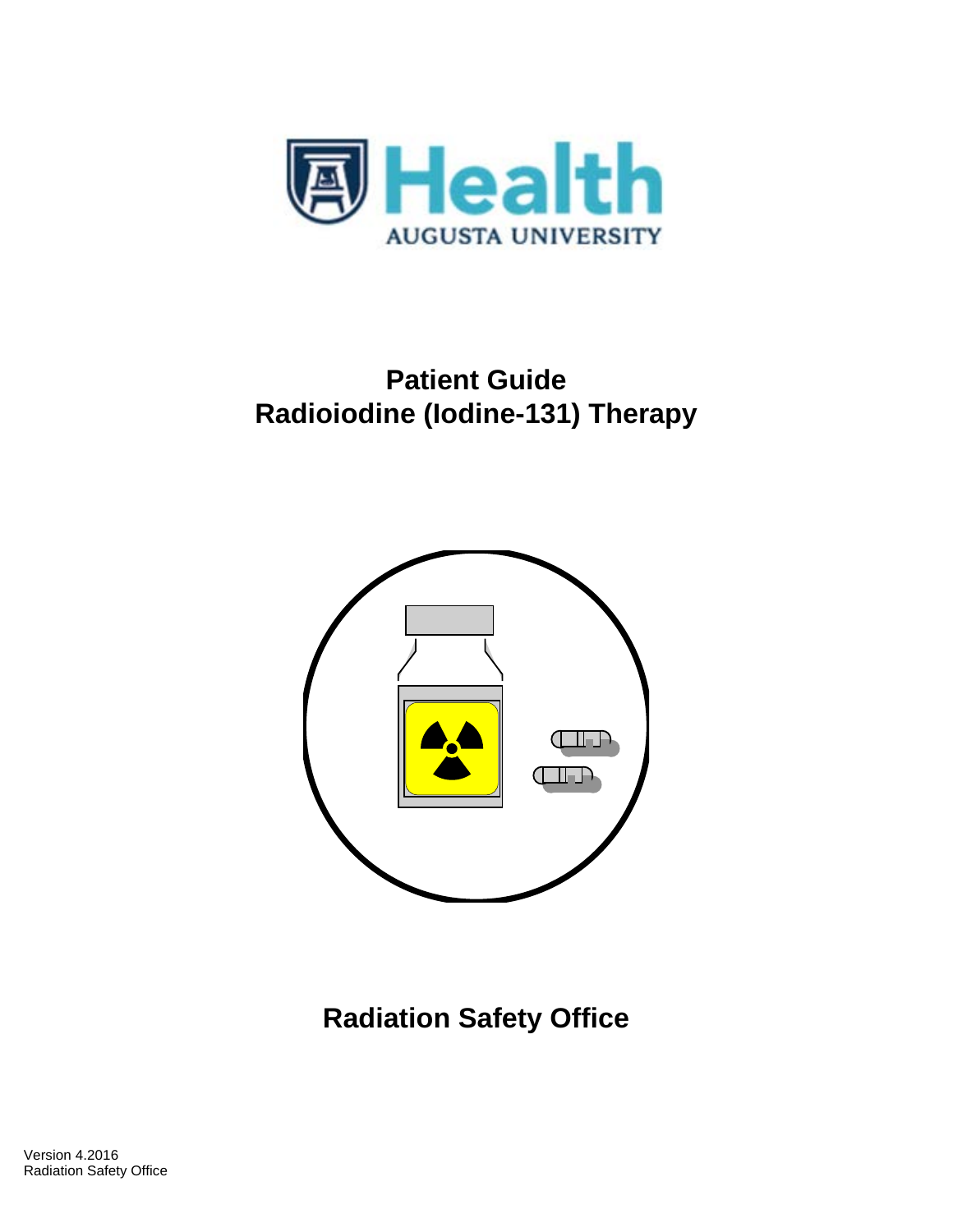#### Patient Guide to Iodine-131 Therapy

You and your doctor have decided on radioiodine therapy to treat your thyroid condition. The procedure itself is a common and painless one, in which you swallow one or more capsules (or in some cases drink a liquid) containing a radioactive form of iodine called iodine-131, or I-131. Once administered I-131 is quickly taken up by your thyroid gland. The radiation emitted by I-131 reduces the size of the thyroid, or destroys diseased thyroid tissue. Your body has the natural ability to eliminate the radioiodine once it has served its purpose. This allows the treatment to be completed in a few days.

During treatment you are radioactive, emitting radiation and excreting radioactive iodine in body fluids including urine, feces, saliva, and sweat. This means that for a number of days after you

swallow the radioiodine you can cause radiation exposure to others, and items and surfaces that you contact could become radioactively contaminated. In order to limit radiation exposure to others and to prevent the spread of radioactive contamination it is necessary for you to remain in the hospital in a specially prepared room, generally for 2 to 5 days. For this reason you will be given a private room with a private bath. The room is basically no different from other private hospital rooms except you will notice that paper and plastic have been placed on the floor and other



surfaces to make it easier for us to control radioactive contamination and to clean the room after you are released from the hospital. Avoid bringing personal items to the hospital during treatment. Personal belongings are likely to become radioactively contaminated. Radiation Safety will have to hold contaminated personal effects for months until they are free of contamination before they can be returned to you.

On the day of treatment a personalized dose of radioiodine will be prepared according to your doctor's orders. It will be brought to you in capsules or liquid form in a lead container. At the time you take the medicine there will be several people present including your doctor and a Radiation Safety Technologist, or RST. Take the medicine quickly to avoid unnecessary radiation exposure to hospital staff.

The RST will visit you several times each day during your hospital stay. The RST is a qualified professional trained in the safe use and handling of radioactive materials. It is the RST's responsibility to prepare your hospital room before you are given your medicine. More importantly to you, The RST will monitor the progress of your treatment. The RST will use a special meter to measure the radiation emitted from your body to determine how quickly your body is getting rid of the radioiodine. Meter readings will help the RST determine when your body has gotten rid of enough of the radioactive iodine so that you may be safely released from the hospital. Since everyone is biologically different, there is no way to accurately predict how long it will take for your body to get rid of the iodine. Typical hospital stays range from 2 to 5 days. The RST will keep you informed of your progress in eliminating the radioiodine.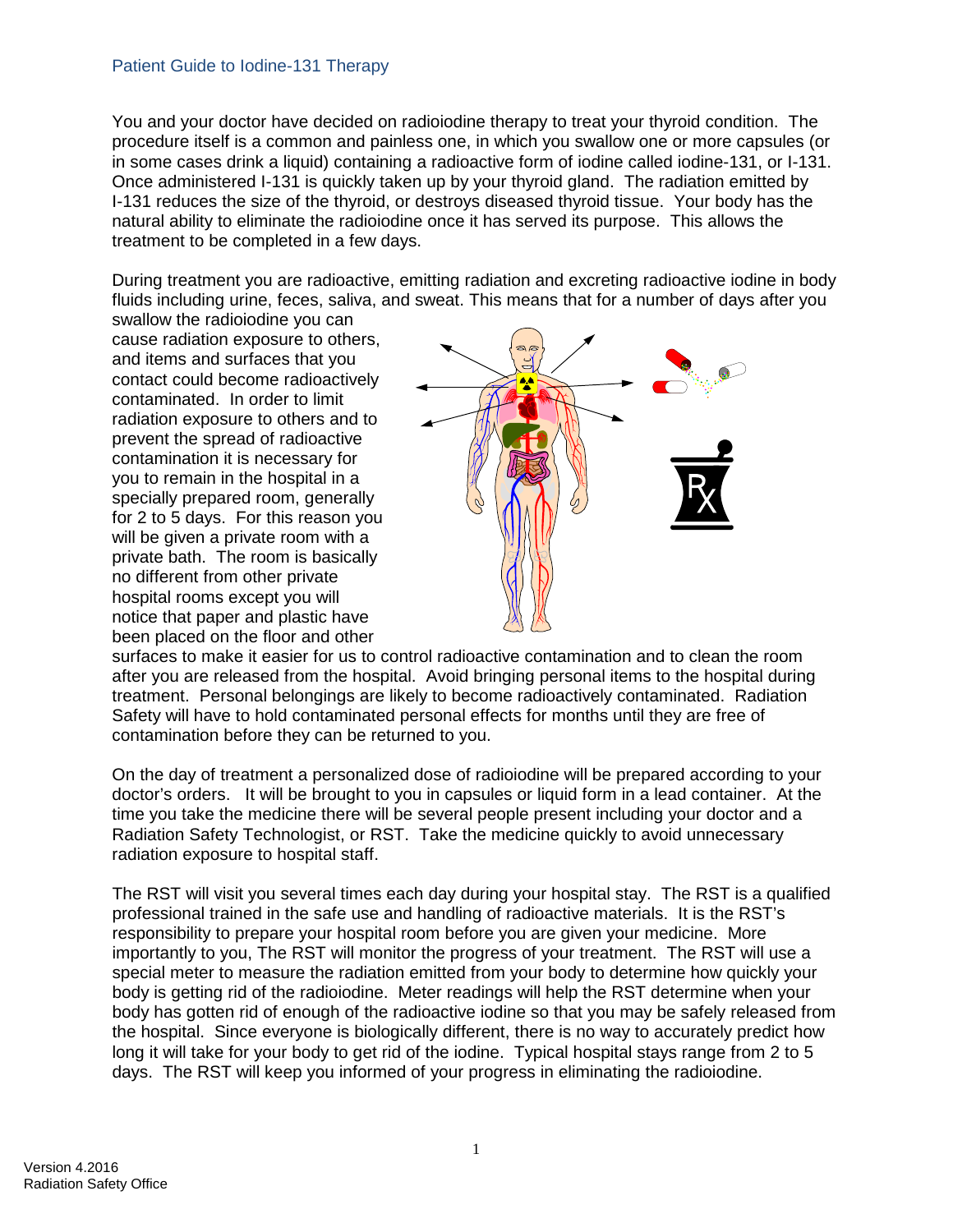# **Frequently Asked Questions**

#### **Will I be radioactive?**

Yes, but only as long as the radioiodine remains in your body. The radioiodine will be eliminated by the body through all of the normal routes of elimination, including urine, feces, sweat, and saliva. Radioiodine will transfer to anything that you handle or that contacts your skin, such as bed linens or eating utensils. It is for this reason that you will use disposable eating utensils. It is also why we request that you avoid bringing personal items to the hospital room during treatment. Permanent fixtures and furnishings in your room will be covered with disposable materials. This is to aid in the complete removal of the radioiodine contamination after the completion of your treatment. We request that you make every effort to remain in the areas of the room covered by paper. Hospital personnel will use gloves, gowns, and other protective apparel to avoid getting the iodine on them. Nursing personnel have been instructed to attend to your needs quickly and then to leave the room to keep their radiation exposure low.

#### **What does the iodine taste like?**



There should be no strange taste after swallowing your medication. The radioiodine may be either in capsule or in liquid form. There may be anywhere from one to several capsules depending on the dose your doctor has ordered. You should swallow them as you would a vitamin tablet or any other capsule, one at a time. If your medicine is in liquid form you may notice a slight salty taste. There should be no immediate side effects and you should not feel differently immediately after taking the medicine. Although **THE UNITED** uncommon, some patients who are receiving large radioiodine doses may notice a slight dryness in their throats. This is perfectly normal and can be relieved by drinking water or sucking on some hard candy.

# **May I have visitors?**

Visitors are not permitted during your hospital stay to protect them from radiation and contamination.

# **How do I handle personal needs?**

Nursing staff will provide personal care items as well as a hospital gown to wear. Leave these items in the room after you are released from the hospital. The Radiation Safety Office will dispose of these items since they will be radioactive. Shower twice a day and wash your hair at least once a day to remove iodine from your skin and hair. This reduces the amount of radioactive iodine in your room and helps to get more accurate readings of the iodine levels remaining in your body. Put on fresh clothing after you shower. Flush the toilet twice after each use to help reduce the amount of radioactive iodine present. Men should sit when using the toilet to avoid splashing contaminated urine in the bathroom.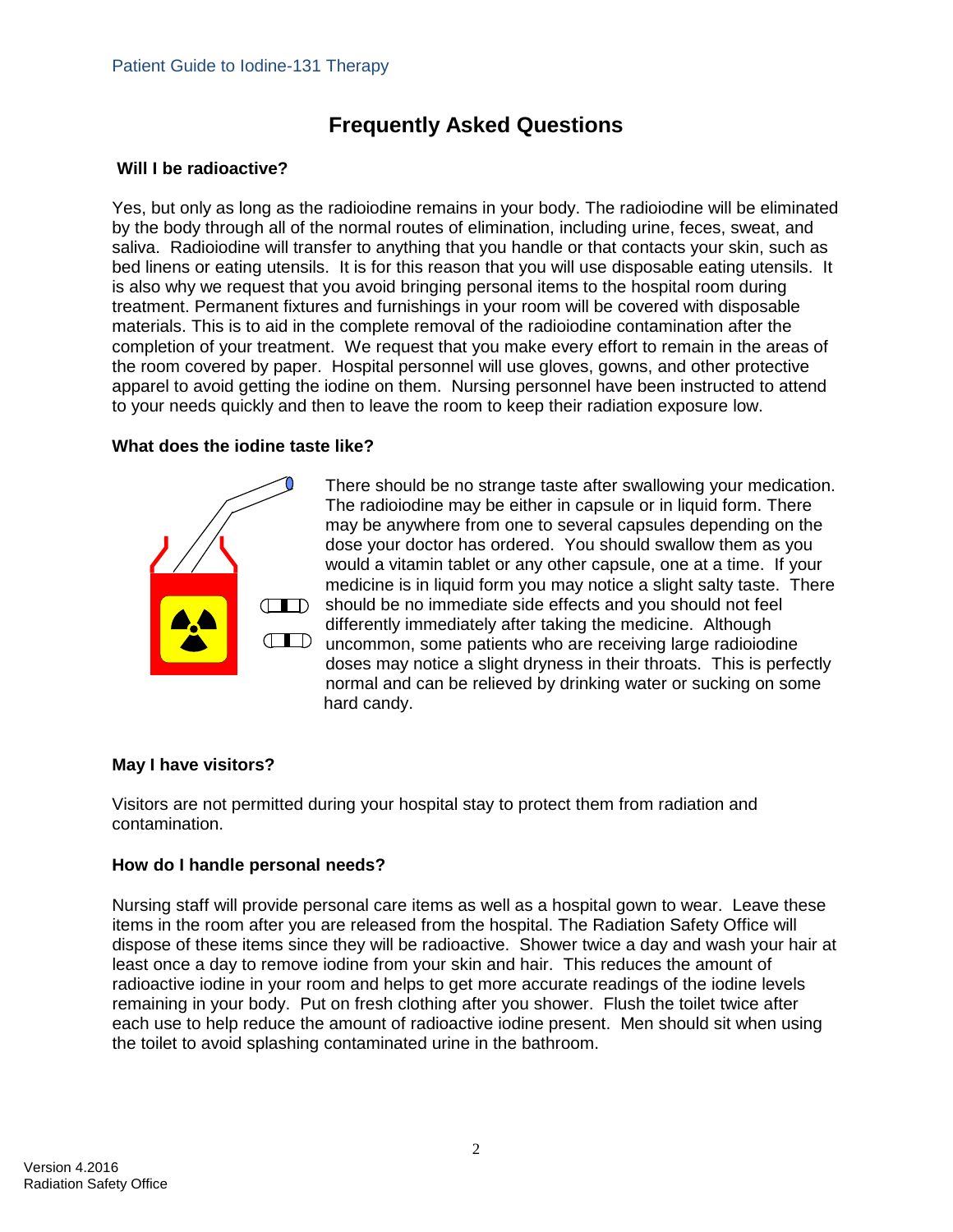#### **How do I get my meals?**



The diet recommended by your doctor will be provided through the normal hospital channels. Disposable food items such as paper plates, forks, knives, and spoons should be placed in the bag or container provided in your room for pickup by the Radiation Safety staff.

#### **Why must I remain in my room?**

The treatment that is beneficial for you is potentially harmful to hospital staff, the general public, and members of your family. The radioiodine is a drug prescribed just for you by your doctor.

State law limits the amount of radiation that hospital staff and members of the public may be exposed to from medical treatments involving radioactive material. Radiation safety precautions are taken to comply with state law and to ensure the safety of others. One precaution is remaining in your room during your hospitalization. This prevents the unnecessary spread of radioiodine and the unnecessary radiation exposure of others.



# **Can I bring personal items such as my cell phone, tablet computer, or laptop?**

No, personal items such as electronic devices are not permitted in the hospital room during radioiodine treatment. Anything in the room is subject to radioactive contamination. Electronic devices are very difficult to decontaminate, and generally must be stored by Radiation Safety for an extended period until the radioactive material dissipates. This process may take months.



#### **When can I go home?**

How long you are hospitalized depends on many factors, including the nature of your medical condition and the dose of radioiodine that you receive. Normally hospitalization lasts  $2 - 5$ days. You may be able to speed up the process by drinking lots of fluids. The RST will inform the nursing staff when the radioiodine has decreased to the desired level in your body to permit safely releasing you from the hospital.